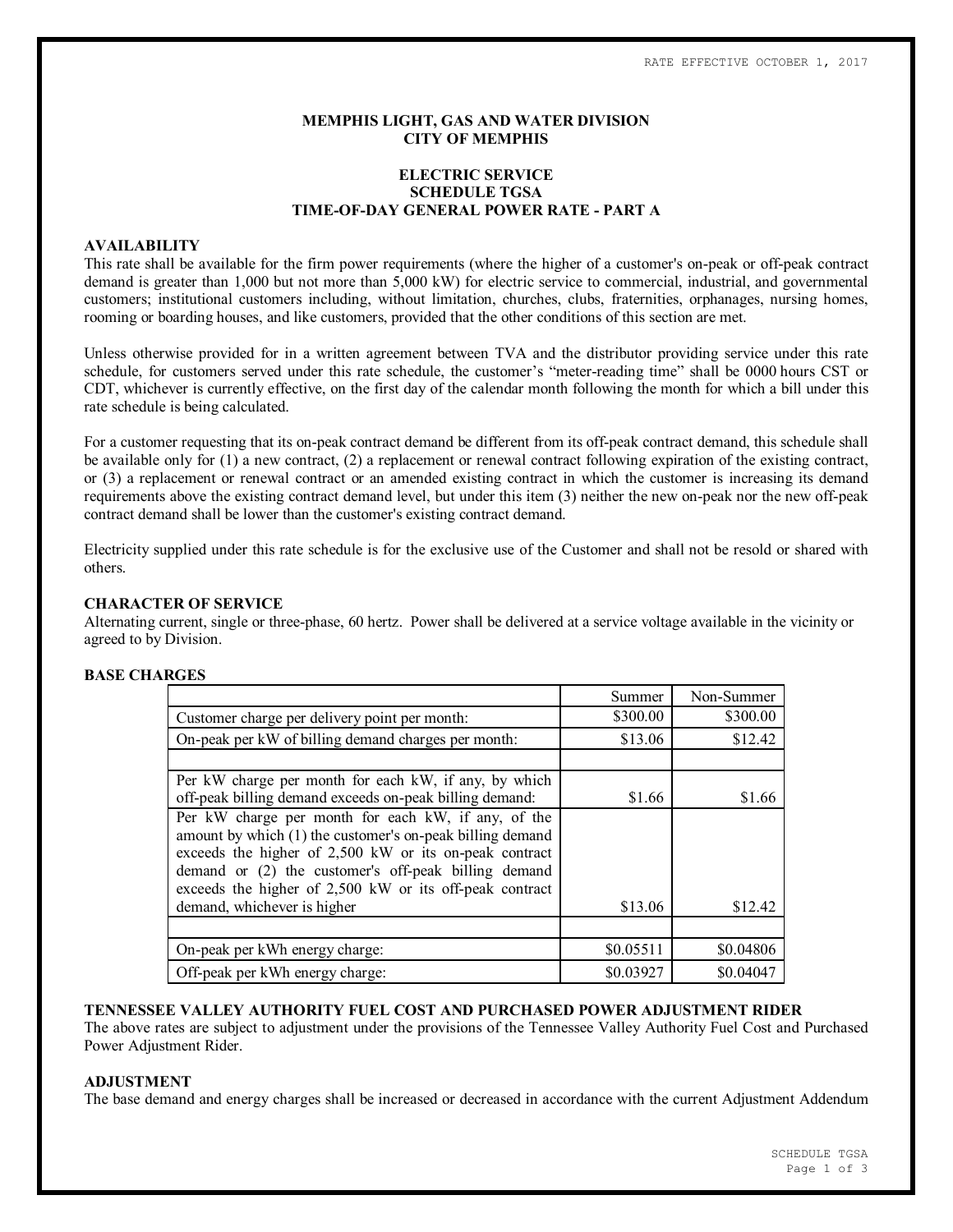published by TVA. (In addition, such charges shall be increased or decreased to correspond to increases or decreases determined by TVA in the value of the hydro generation benefit allocated to residential customers.)

#### **DETERMINATION OF SEASONAL PERIODS**

Summer Period shall mean the May through Oct billing months. Non-Summer shall mean all other billing months.

### **DETERMINATION OF ON-PEAK AND OFF-PEAK HOURS**

Except for Saturdays and Sundays and the weekdays that are observed as Federal holidays for New Year's Day, Memorial Day, Independence Day, Labor Day, Thanksgiving Day, and Christmas Day, on-peak hours for each day shall be 11 a.m. to 9 p.m. during calendar months of May through October and from 3 a.m. to 1 p.m. during all other calendar months. All other hours of each day and all hours of such excepted days shall be off-peak hours. Such times shall be Central Standard Time or Central Daylight Time, whichever is then in effect. The on-peak and off-peak hours under this rate schedule are subject to change by TVA. In the event TVA determines that such changed on-peak and off-peak hours are appropriate, it shall so notify Division at least 12 months prior to the effective date of such changed hours, and Division shall promptly notify customer.

### **DETERMINATION OF ON-PEAK AND OFF-PEAK DEMAND AND ENERGY AMOUNTS**

The on-peak and off-peak kWh for any month shall be the energy amounts taken during the respective hours of the month designated under this rate schedule as on-peak and off-peak hours.

Division shall meter the on-peak and off-peak demands in kW of all customers taking service under this rate schedule. The on-peak demand and the off-peak demand for any month shall be determined separately for the respective hours of the month designated under this rate schedule as on-peak and off-peak hours and in each case shall be the higher of the highest average during any 30-consecutive-minute period beginning or ending on a clock hour of the month of (a) the load metered in kW or (b) 85 percent of the load in kVA plus an additional 10 percent for that part of the load over 5,000 kVA, and, except as provided below in this section, such amounts shall be used as the on-peak and off-peak billing demands. The on-peak billing demand shall in no case be less than 30 percent of the customer's on-peak demand amount. The off-peak billing demand shall in no case be less than 30 percent of the customer's off-peak demand amount.

For purposes of this section, the on-peak demand amount referred to above shall be the higher of the currently effective onpeak contract demand or the highest on-peak billing demand established in the preceding 12 months, and the off-peak demand amount referred to above shall be the higher of the currently effective off-peak contract demand or the highest offpeak billing demand established in the preceding 12 months.

#### **MINIMUM BILL**

The monthly bill under this rate schedule shall not be less than the sum of (a) the base customer charge, (b) the portion of the base demand charge, as adjusted, applicable to on-peak billing demand applied to the customer's on-peak billing demand, (c) the portion of the base demand charge, as adjusted, applicable to the excess of off-peak over on-peak billing demand applied to the amount, if any, by which the customer's off-peak billing demand exceeds its on-peak billing demand, (d) the base onpeak energy charge, as adjusted, applied to the customer's on-peak energy takings, and (e) the base off-peak energy charge, as adjusted, applied to the customer's off-peak energy takings.

Division may require minimum bills higher than those stated above.

#### **CONTRACT REQUIREMENT**

Division shall require contracts for all service provided under this rate schedule and such contracts shall be for an initial term of at least one year. The customer shall contract for its maximum requirements, which shall not exceed the amount of power capable of being used by customer, and Division shall not be obligated to supply power in greater amount at any time than the customer's currently effective contract demand. If the customer uses any power other than that supplied by Division under this rate schedule, the contract may include other special provisions. The rate schedule in any power contract shall be subject to adjustment, modification, change, or replacement from time to time as provided under the power contract between Division and TVA.

After having received service for at least one year under this rate schedule, the customer, subject to appropriate amendments in its power contract with Division, may receive service under the General Power Rate--Schedule GSA. In such case the term of the power contract shall remain the same and the contract demand for service under the General Power Rate--Schedule